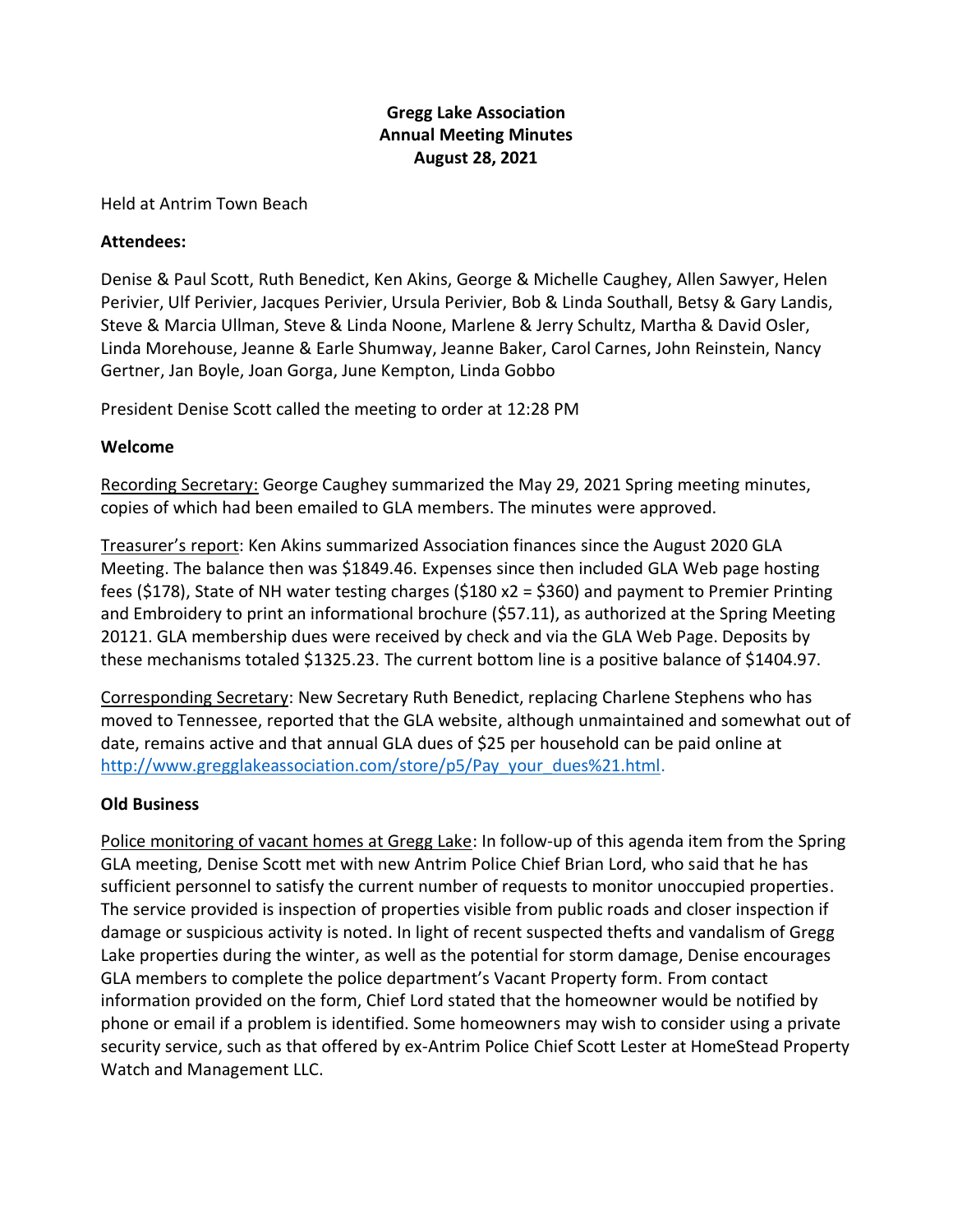Soak Up the Rain: The NH Dept of Environmental Services program Soak up the Rain gave a presentation June 8<sup>th</sup> at Antrim Town Hall (relocated from Town Beach due to rain) on how to manage storm runoff, such as by riprapping roadside borders and constructing dry wells, vegetated swales, and rain gardens on personal property. This was followed up Aug 10<sup>th</sup> by a daylong schedule of personal site visits to the properties of interested individuals living on the Lake or in its watershed. Soak up the Rain personnel Lisa Loosigian and Rob Livingston were accompanied on the visits by Antrim "peers" Peter Beblowski (Chair, Conservation Commission), Joan Gorga (Chair, Gregg Lake Watershed Management Plan Commission) and Kathi Wasserloos (trained in landscape design). Multiple GLA members participated and reported that the presentation and site visits were informative and useful. The on-site assessments, which were lowkey and non-punitive, yielded practical suggestions for minimizing effects of storm runoff on lake water quality. The hope now is to move to peer-to-peer advising on stormwater management. Those interested in on-site assessment should contact Peter Beblowski, Joan Gorga or Kathi Wasserloos.

# Recreation Department updates:

Kayak rack: Joan Gorga reported that Antrim's new kayak rack at the town beach was nearly completely subscribed with rack space renters for the season (May  $1<sup>st</sup>$  to Oct 31<sup>st</sup>). There was little demand for shorter term rentals. Presently the rental opportunity is not restricted to Antrim residents or property owners. Joan reported that the town can building additional racks if demand warrants. Fees go to support town beach staff and programs.

Lake Hosting: The Paid + Volunteer Lake Host Program continued over the summer. Additional Lake Host volunteers are needed to help protect Gregg Lake from Eurasian Milfoil and other invasive exotic aquatic plants, which are in nearby bodies of water, but have not yet been reported in Gregg Lake, thanks in part to the Lake Host Program. Lake Host volunteer schedules are coordinated by GLA member Michelle Caughey.

Infrastructure application: Joan Gorga reported that following a mid-August site visit, which was in response to a pre-application submitted in late Spring, the Recreation Department has been invited to continue an application for state/federal infrastructure funds to improve town beach rest rooms and ADA access, add playground features, plant shade trees, landscape eroded areas, install water bars, create rain gardens and perhaps stabilize boat launch ramp. They will need to obtain the services of a Landscape Designer/Architect.

Antrim Wind Energy/TransAlta: A 3-person subcommittee of the NH Site Evaluation Committee (SEC) continues to investigate complaints regarding non-compliance with agreed-upon noise limitations (especially at night) and excessive blinking of the Aircraft Detection Lighting System. Among the points of contention are noise measuring standards and methodology.

Water testing: Joan Gorga reported that testing for nutrients in the beaver swamp area during June (when drought conditions prevailed) yielded some of the highest levels of phosphorus they have detected in years of testing. Testing of the lake itself in July, in the wake of heavy rains, also yielded very high levels in upper layers of the lake compared to historical measurements, presumably washed in from the beaver swamp and other parts of the watershed. This was